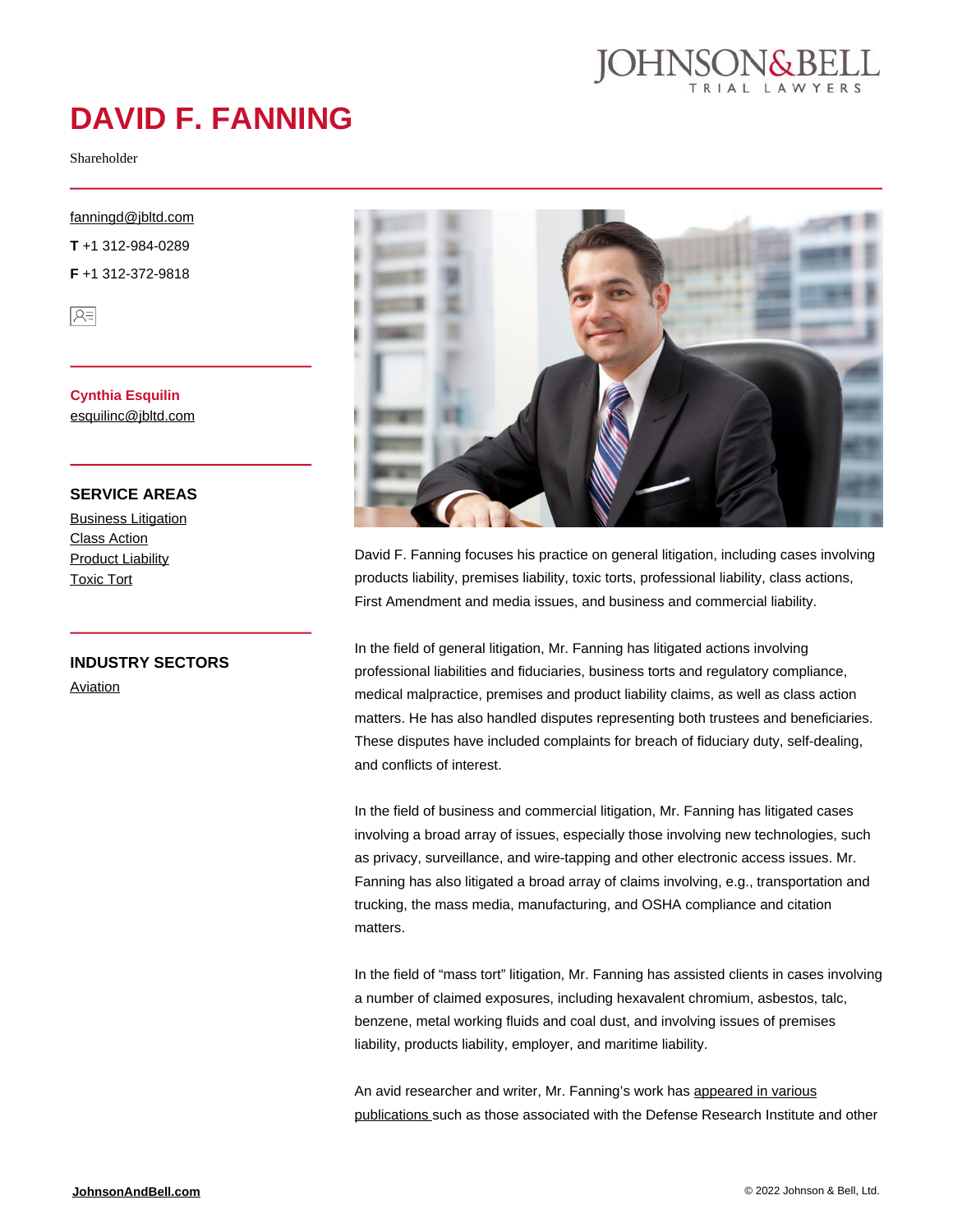

organizations. He serves on several DRI committees, including Toxic Torts and Environmental Law, Technology, and Appellate Advocacy. He is also a continuing legal education instructor.

Mr. Fanning is admitted to practice in Illinois and Missouri.

### **ADMISSIONS & EDUCATION**

#### **ADMISSIONS**

Illinois Supreme Court

U.S. District Court, Northern District of Illinois

U.S. District Court, Central District of Illinois

U.S. District Court, Southern District of Illinois

Missouri Supreme Court

U.S. District Court, Eastern District of Missouri

Pro Hac Vice, Federal MDL for Asbestos Litigation

Pro Hac Vice admissions in Delaware, Florida, North Carolina and Wisconsin

U.S. Court of Appeals, Seventh Court

#### **EDUCATION**

Chicago-Kent College of Law, J.D. (with honors), 2001

St. Norbert College, B.A., 1996

### **AFFILIATIONS**

Defense Research Institute (DRI): Toxic Torts and Environmental Law Committee; Drug and Medical Device Committee; Electronic Discovery Committee; Appellate Advocacy Committee

### **HONORS**

Leading Lawyers 2021, 2022

### **CLIENT RESULTS**

[Representation of Trustee of an Internal Revenue Code §468B Qualified Settlement Funds \("QSF"\)](https://johnsonandbell.com/representation-of-trustee-of-an-internal-revenue-code-%c2%a7468b-qualified-settlement-funds-qsf-in-a-lawsuit-involving-the-allocation-of-the-settlement-amounts-between-the-various/)

[Representation of a Beneficiary of an Estate](https://johnsonandbell.com/representation-of-a-beneficiary-of-an-estate-in-a-lawsuit-seeking-to-recover-damages-against-former-insiders-and-affiliates-asserting-claims-for-inter-alia-breach-of-fiduciary-duty-and-fraudulent/)

[Seventh Circuit Bars "Every Exposure" and "Cumulative Exposure" Theory of Causation](https://johnsonandbell.com/seventh-circuit-bars-every-exposure-cumulative-exposure-theory-causation/)

[Representation in Delaware Chancery Court of a Beneficiary of an IRS Sections 671-677 Creditors Liquidation Trust Agreement](https://johnsonandbell.com/representation-in-delaware-chancery-court-of-a-beneficiary-of-an-irs-sections-671-677-creditors-liquidation-trust-agreement-seeking-interpretation-of-the-trustees-obligations/)

[Representation of a Corporation in Dispute Over Debtor's Liabilities](https://johnsonandbell.com/representation-of-a-corporation-defending-against-the-theory-that-it-was-liable-for-the-debtors-liabilities-on-fraudulent-conveyance-mere-continuation-or-de-facto-merger-theories/)

[Johnson & Bell Secures Not Guilty Verdict in Case Alleging Asbestos Exposure](https://johnsonandbell.com/johnson-bell-secures-not-guilty-verdict-in-case-alleging-asbestos-exposure/)

[Gregory v. Beazer East, 384 Ill. App. 3d 178 \(Ill. App. Ct. 1st Dist. 2008\)](https://johnsonandbell.com/gregory-v-beazer-east-384-ill-app-3d-178-ill-app-ct-1st-dist-2008/)

## **PRESENTATIONS & PUBLICATIONS**

### **PRESENTATIONS**

September 16, 2010: Instructor, Continuing Legal Education: "Toxic Torts: 2010 - A Practice Update"